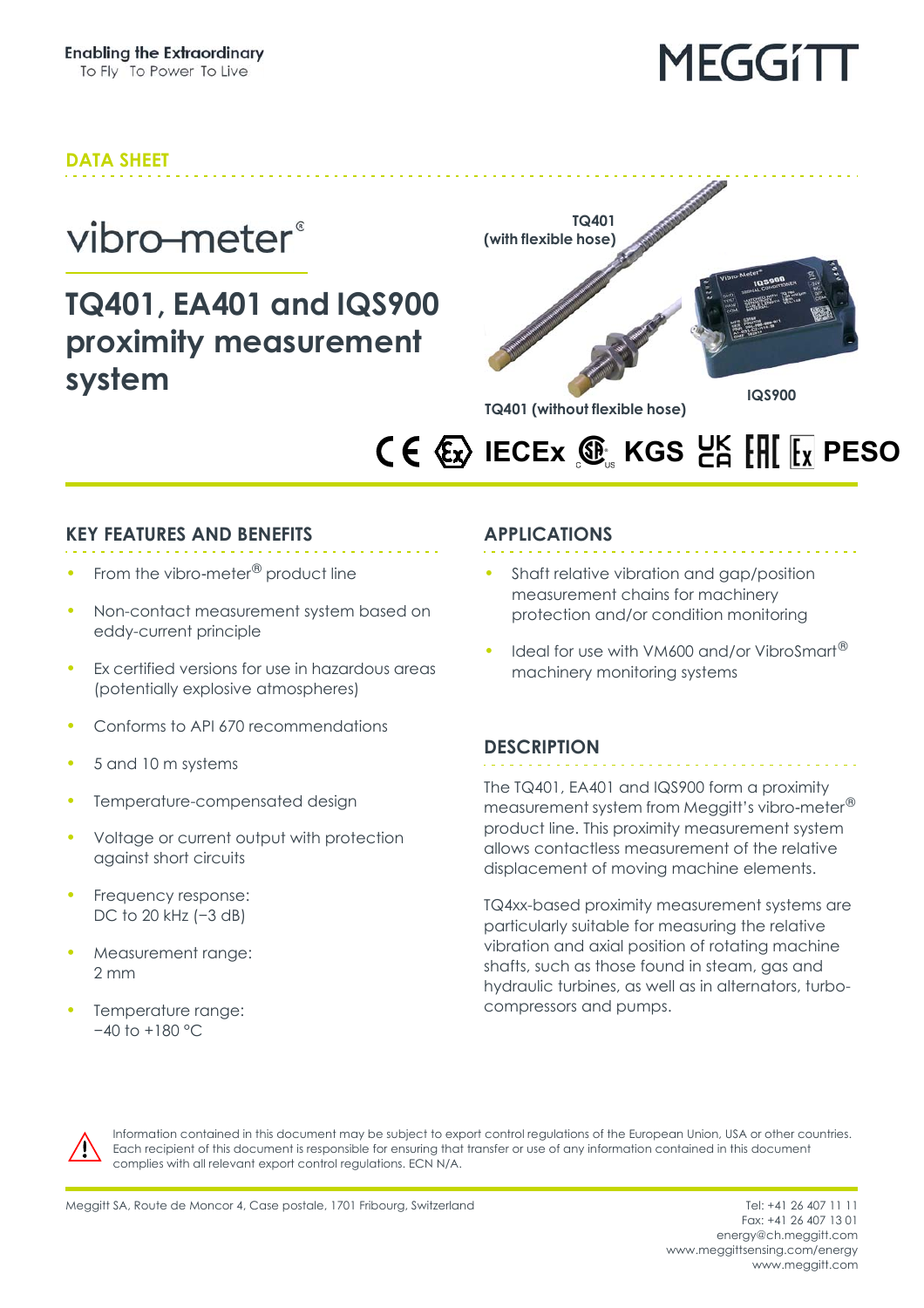## **DESCRIPTION** *(continued)*

The system is based around a TQ401 non-contact sensor and an IQS900 signal conditioner. Together, these form a calibrated proximity measurement system in which each component is interchangeable. The system outputs a voltage or current proportional to the distance between the transducer tip and the target, such as a machine shaft.

The active part of the transducer is a coil of wire that is moulded inside the tip of the device, made of Torlon® (polyamide-imide). The transducer body is made of stainless steel. The target material must, in all cases, be metallic.

The transducer body is available with metric or imperial thread. The TQ401 has an integral coaxial cable, terminated with a self-locking miniature coaxial connector. Various cable lengths (integral and extension) can be ordered.

The IQS900 signal conditioner contains a highfrequency modulator/demodulator that supplies a driving signal to the transducer. This generates the necessary electro-magnetic field used to measure the gap. The conditioner circuitry is made of high-quality components and is mounted in a painted aluminium housing.

Note: The IQS900 signal conditioner matches or betters the outstanding measurement performance and specifications of the IQS450 signal conditioner, which it replaces. Accordingly, the IQS900 is compatible with all TQ9xx and TQ4xx proximity sensors / measurement chains.

. . . . . . . . . . . . . . .

In addition, the IQS900 signal conditioner includes improvements such as: SIL 2 "by design", improved frame-voltage immunity, improved electromagnetic immunity and emissions, smaller output impedance (voltage output), optional diagnostic circuitry (that is, built-in self-test (BIST)), raw output pin, test input pin, new DIN-rail mounting adaptor and removable screw-terminal connectors for easier installation.

The TQ401 transducer can be matched with a single EA401 extension cable to effectively lengthen the front-end. Optional housings, junction boxes and interconnection protectors are available for the mechanical and environmental protection of the connection between the integral and extension cables.

TQ4xx-based proximity measurement systems can be powered by associated machinery monitoring systems such as VM600 cards or VibroSmart<sup>®</sup> modules, or by another power supply.

For specific applications, contact your local Meggitt representative.

### **SPECIFICATIONS**

#### **Overall proximity measurement system**

#### <span id="page-1-0"></span>**Operation**

Sensitivity

- 
- 
- Linear measurement range (typical)
- 
- Frequency response : DC to 20 kHz (−3 dB)

- Ordering option B11 : 8 mV/µm (200 mV/mil)
- Ordering option B12 : 2.5 µA/µm (62.5 µA/mil)
- Ordering option B11 : 0.2 to 2.2 mm, corresponding to a -1.6 to -17.6 V output
- Ordering option B12 : 0.2 to 2.2 mm, corresponding to a -15.5 to -20.5 mA output
- Linearity : See **Performance curves [on page](#page-7-0) 8**
	-
- Interchangeability of elements : All components in system are interchangeable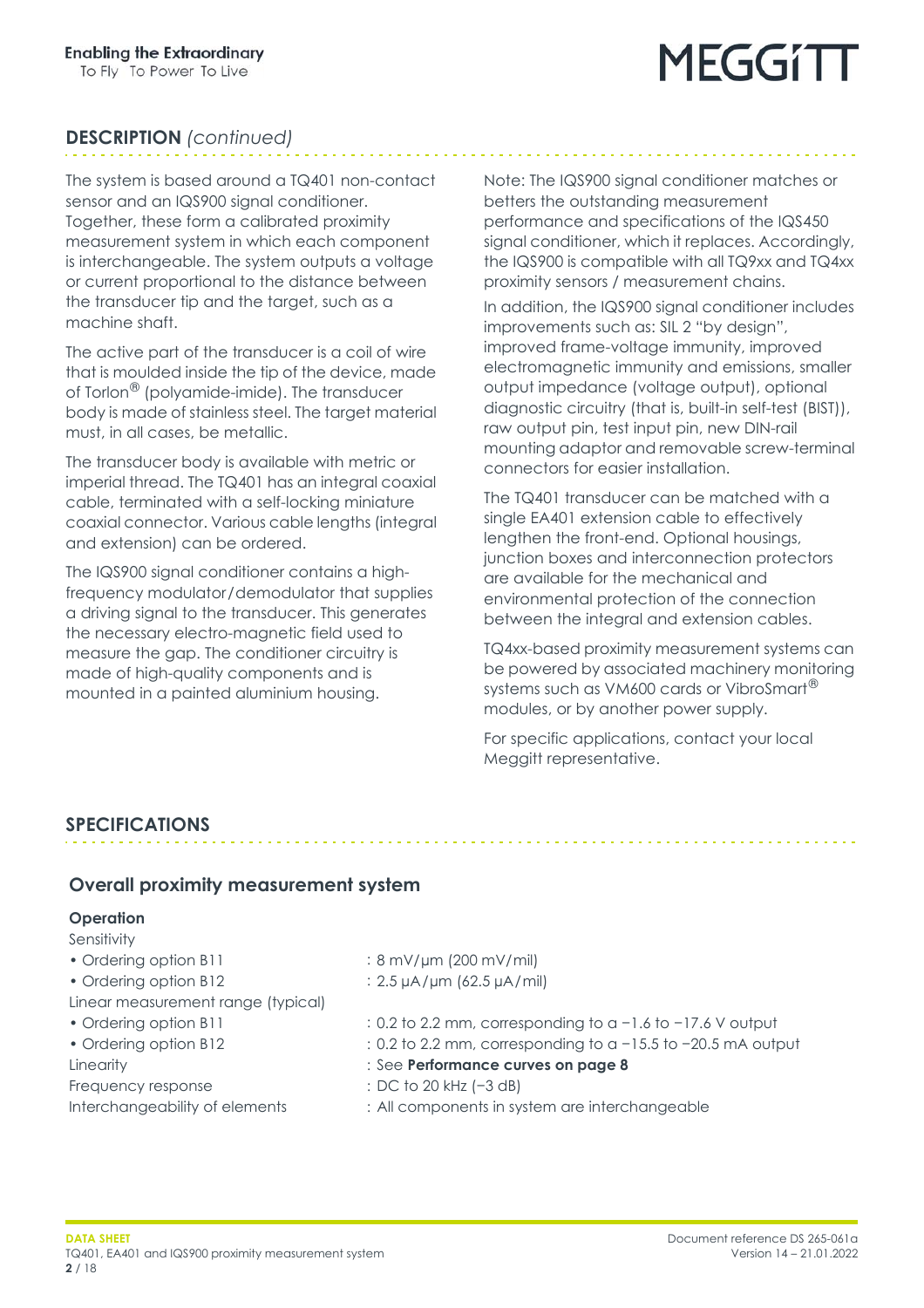

### **SPECIFICATIONS** *(continued)*

#### **Environmental**

#### <span id="page-2-0"></span>**Potentially explosive atmospheres**

Available in Ex approved versions for use in hazardous locations – TQ401 and EA401

| Type of protection Ex i: intrinsic safety (ordering option A2) |                                        |                                                                                                        |
|----------------------------------------------------------------|----------------------------------------|--------------------------------------------------------------------------------------------------------|
| Europe                                                         | EC type examination certificate        | $\langle \xi \overline{x} \rangle$ II 1G (Zones 0, 1, 2)<br>LCIE 11 ATEX 3091 X<br>Ex ia IIC $T6T3$ Ga |
| International                                                  | <b>IECEX certificate of conformity</b> | <b>IECEX LCI 11.0061X</b><br>Ex ia IIC $T6T3$ Ga                                                       |
| North America                                                  | cCSAus certificate of compliance       | CCSAus 1514309<br>Class I, Divisions 1 and 2, Groups A, B, C, D<br>Ex ia                               |
| South Korea                                                    | KGS certificate of conformity          | KGS 15-GA4BO-0664X<br>Ex ia IIC $T6$ to $T3$                                                           |
| <b>Russian Federation</b>                                      | EAGC RU certificate of conformity      | EA 3C RU C-CH. AΔ07. B.03003/21<br>0Ex ia IIC T6T3 Ga X                                                |
| India                                                          | PESO approval certificate*             | PESO A/P/HQ/WB/104/5575 (P447944)<br>Ex ia IIC $T6T3$ Ga                                               |

| Type of protection Ex nA: non-sparking (ordering option A3) |                                           |                                                                                          |
|-------------------------------------------------------------|-------------------------------------------|------------------------------------------------------------------------------------------|
| Europe                                                      | Voluntary type examination<br>certificate | $\langle \xi_x \rangle$ II 3G (Zone 2)<br><b>LCIE 11 ATEX 1010 X</b><br>Ex nA II T6T3 Gc |
| International                                               | <b>IECEx certificate of conformity</b>    | IIECEx LCI 11.0063X<br>Ex nA II T6T3 Gc                                                  |
| North America                                               | cCSAus certificate of compliance          | IcCSAus 1514309<br>Class I, Division 2, Groups A, B, C, D                                |
| Russian Federation                                          | EAGC RU certificate of conformity*        | EA 3C RU C-CH. A Δ07. Β. 03003/21<br>2Ex n A II T 6  T 3 G c X                           |

\*Not engraved/marked on the products.

**For specific parameters of the mode of protection concerned and special conditions for safe use, r refer to the Ex certificates that are available from Meggitt SA.** 

**For the most recent information on the Ex certifications that are applicable to this product, refer to the** *Ex product register (PL-1511) document* **that is available from Meggitt SA.**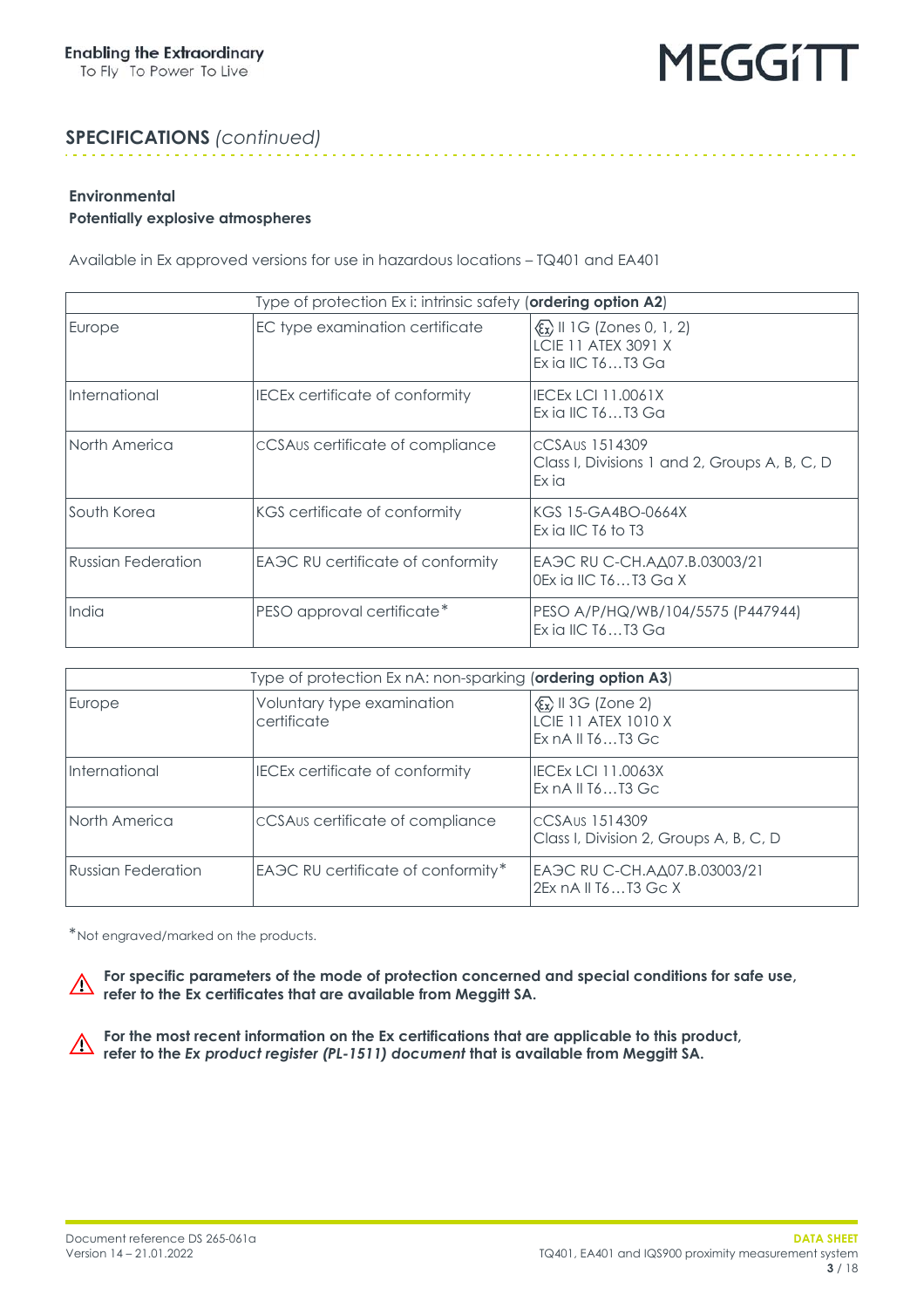To Fly To Power To Live



 $\alpha$  ,  $\alpha$  ,  $\alpha$  ,  $\alpha$  ,  $\alpha$  ,  $\alpha$ 

#### **SPECIFICATIONS** *(continued)*

Available in Ex approved versions for use in hazardous areas – IQS9xx (**ordering option code A5**)

| <b>Protection mode</b> | IQS9xx                                                                                                                                                                                                                                                                                                                           |  |  |
|------------------------|----------------------------------------------------------------------------------------------------------------------------------------------------------------------------------------------------------------------------------------------------------------------------------------------------------------------------------|--|--|
|                        |                                                                                                                                                                                                                                                                                                                                  |  |  |
|                        | <b>Europe</b>                                                                                                                                                                                                                                                                                                                    |  |  |
| ec<br>(Gas)            | $\langle \xi \overline{x} \rangle$ II 3 G (Zone 2)<br>Ex eclIC T <sub>6</sub> or T <sub>5</sub> Gc<br><b>LCIE 21 ATEX 1004 X</b><br>T6: For $-40^{\circ}$ C $\leq$ T <sub>amb</sub> $\leq$ +70 $^{\circ}$ C<br>T5: For $-40^{\circ}$ C $\leq$ T <sub>amb</sub> $\leq$ +85°C                                                      |  |  |
| ia<br>(Gas)            | $\langle \xi \overline{x} \rangle$ II 1 G (Zones 0, 1, 2)<br>Ex ia IIC T6 or T5 Ga<br><b>LCIE 21 ATEX 3002 X</b><br>T6: For $-40^{\circ}$ C $\leq$ T <sub>amb</sub> $\leq$ +70°C<br>T5: For $-40^{\circ}$ C $\leq$ T <sub>amb</sub> $\leq$ +85°C                                                                                 |  |  |
| ia<br>(Dust)           | $\langle \xi \overline{x} \rangle$ II 1 D (Zones 20, 21, 22)<br>Ex ia IIIC T <sub>200</sub> 80°CT <sub>200</sub> 115°C Da<br><b>LCIE 21 ATEX 3002 X</b><br>$T_{200}$ 80°C: For -40°C ≤ $T_{\text{amb}}$ ≤ +50°C<br>$T_{200}$ 95°C: For -40°C ≤ $T_{\text{amb}}$ ≤ +65°C<br>$T_{200}$ 115°C: For -40°C ≤ $T_{\text{cmb}}$ ≤ +85°C |  |  |
|                        |                                                                                                                                                                                                                                                                                                                                  |  |  |
| <b>International</b>   |                                                                                                                                                                                                                                                                                                                                  |  |  |
| ec<br>(Gas)            | Ex eclIC T <sub>6</sub> or T <sub>5</sub> Gc<br><b>IECEX LCIE 21.0005X</b><br>T6: For $-40^{\circ}$ C $\leq$ T <sub>amb</sub> $\leq$ +70 $^{\circ}$ C<br>T5: For $-40^{\circ}$ C $\leq$ T <sub>amb</sub> $\leq$ +85°C                                                                                                            |  |  |
| ia<br>(Gas)            | Ex ia IIC T6 or T5 Ga<br><b>IECEX LCIE 21.0006X</b><br>T6: For $-40^{\circ}$ C $\leq$ T <sub>amb</sub> $\leq$ +70 $^{\circ}$ C<br>T5: For $-40^{\circ}$ C $\leq$ T <sub>amb</sub> $\leq$ +85°C                                                                                                                                   |  |  |

Ex ia IIIC T<sub>200</sub> 80°C...T<sub>200</sub> 115°C Da

T<sub>200</sub> 80°C: For −40°C ≤ T<sub>amb</sub> ≤ +50°C T<sub>200</sub> 95°C: For −40°C ≤ T<sub>amb</sub> ≤ +65°C T<sub>200</sub> 115°C: For −40°C ≤ T<sub>amb</sub> ≤ +85°C

IECEx LCIE 21.0006X

ia (Dust)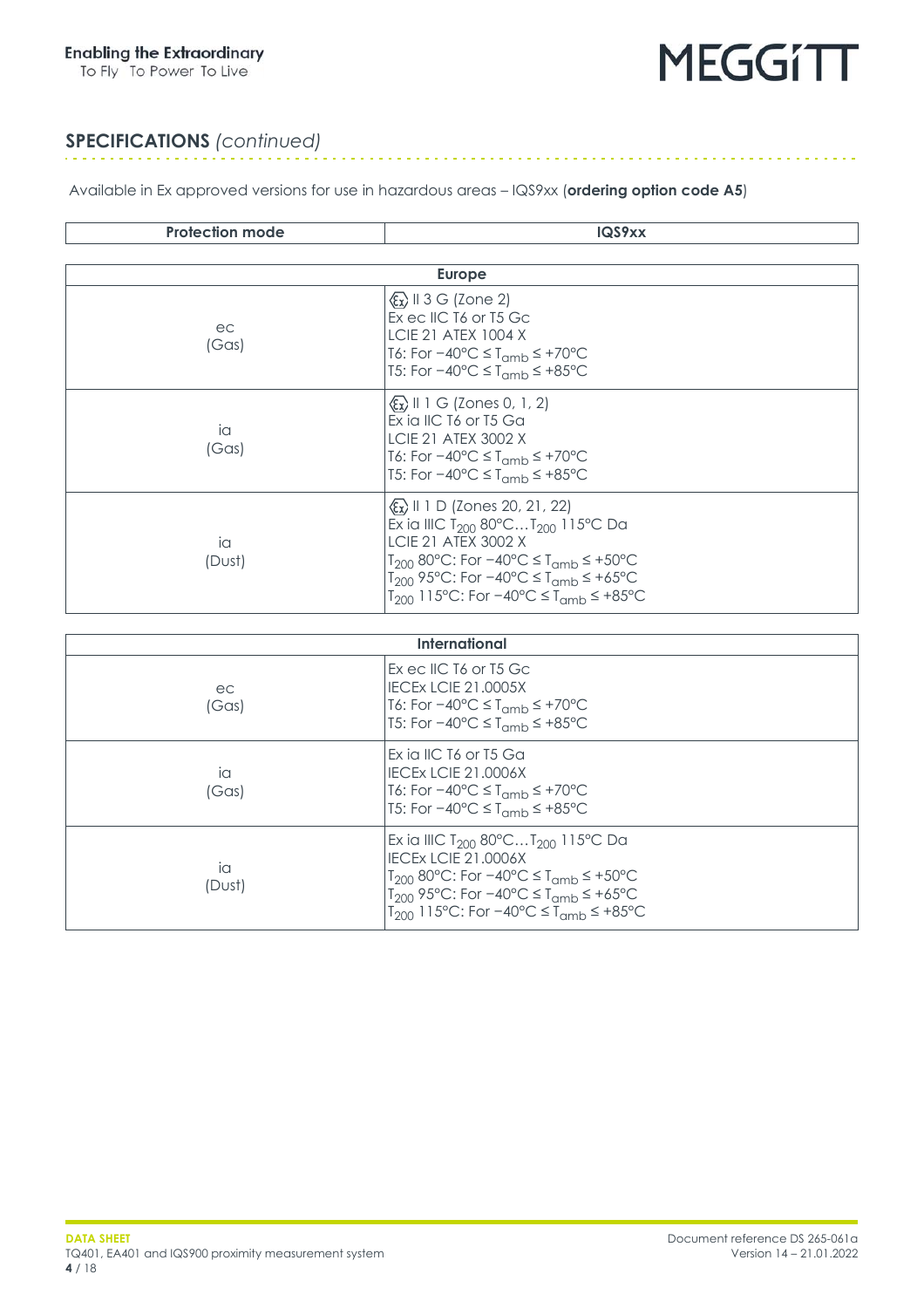To Fly To Power To Live



## **SPECIFICATIONS** *(continued)*

| <b>Protection mode</b>                  | IQS9xx                                                                                                                                   |  |  |
|-----------------------------------------|------------------------------------------------------------------------------------------------------------------------------------------|--|--|
|                                         |                                                                                                                                          |  |  |
|                                         | <b>North America</b><br>Class I, Division 2, Groups A, B, C, D T6T5                                                                      |  |  |
| ec                                      | Ex ec IIC T6T5 Gc                                                                                                                        |  |  |
| (Gas)                                   | Class I, Zone 2, AEx ec IIC T6T5 Gc<br>CCSAus 80084516                                                                                   |  |  |
|                                         |                                                                                                                                          |  |  |
| ia                                      | IS Class I, Division 1, Groups A, B, C, D T6 or T5<br>Ex ia IIC T6 or T5 Ga                                                              |  |  |
| (Gas)                                   | Class I, Zone 0, AEx ia IIC T6 or T5 Ga                                                                                                  |  |  |
|                                         | CCSAus 80084516                                                                                                                          |  |  |
|                                         | Class II, Division 1, Groups E, F, G T80°CT115°C<br>Ex ia IIIC T80°CT115°C Da                                                            |  |  |
| ia<br>(Dust)                            | Zone 20, AEx ia IIIC T80°CT115°C Da                                                                                                      |  |  |
|                                         | cCSAus 80084516                                                                                                                          |  |  |
|                                         |                                                                                                                                          |  |  |
|                                         | South Korea                                                                                                                              |  |  |
|                                         | Ex ec IIC T6T5 Gc                                                                                                                        |  |  |
| ec<br>(Gas)                             | KGS 21-GA4BO-0355X<br>T6: For $-40^{\circ}$ C $\leq$ T <sub>amb</sub> $\leq$ +70 $^{\circ}$ C                                            |  |  |
|                                         | T5: For $-40^{\circ}$ C $\leq$ T <sub>amb</sub> $\leq$ +85 $^{\circ}$ C                                                                  |  |  |
|                                         | Ex ia IIC T6 or T5 Ga                                                                                                                    |  |  |
| ia                                      | KGS 21-GA4BO-0353X<br>T6: For $-40^{\circ}$ C $\leq$ T <sub>amb</sub> $\leq$ +70 $^{\circ}$ C                                            |  |  |
| (Gas)                                   | T5: For $-40^{\circ}$ C ≤ T <sub>amb</sub> ≤ +85 $^{\circ}$ C                                                                            |  |  |
|                                         | Ex ia IIIC T <sub>200</sub> 80°CT <sub>200</sub> 115°C Da                                                                                |  |  |
| ia                                      | KGS 21-GA4BO-0352X<br>$T_{200}$ 80°C: For $-40$ °C ≤ $T_{\text{cmb}}$ ≤ +50°C                                                            |  |  |
| (Dust)                                  | $T_{200}$ 95°C: For -40°C ≤ $T_{\text{cmb}}$ ≤ +65°C                                                                                     |  |  |
|                                         | T <sub>200</sub> 115°C: For -40°C ≤ T <sub>amb</sub> ≤ +85°C                                                                             |  |  |
|                                         |                                                                                                                                          |  |  |
|                                         | <b>United Kingdom**</b>                                                                                                                  |  |  |
|                                         | $\langle \overline{\epsilon_x} \rangle$ II 3 G (Zone 2)<br>Ex ec IIC T6 or T5 Gc                                                         |  |  |
| ec<br>(Gas)                             | <b>CML 21 UKEX 4549 X</b>                                                                                                                |  |  |
|                                         | T6: For $-40^{\circ}$ C $\leq$ T <sub>amb</sub> $\leq$ +70 $^{\circ}$ C<br>T5: For $-40^{\circ}$ C ≤ T <sub>amb</sub> ≤ +85 $^{\circ}$ C |  |  |
|                                         | $\langle \overline{\xi_x} \rangle$ II 1 G (Zones 0, 1, 2)                                                                                |  |  |
| ia                                      | Ex ia IIC T6 or T5 Ga                                                                                                                    |  |  |
| (Gas)                                   | <b>CML 21 UKEX 2548 X</b>                                                                                                                |  |  |
|                                         | T6: For $-40^{\circ}$ C $\leq$ T <sub>amb</sub> $\leq$ +70 $^{\circ}$ C<br>T5: For $-40^{\circ}$ C ≤ T <sub>amb</sub> ≤ +85 $^{\circ}$ C |  |  |
|                                         | $\langle \xi_{\mathbf{x}} \rangle$ II 1 D (Zones 20, 21, 22)                                                                             |  |  |
|                                         | Ex ia IIIC T <sub>200</sub> 80°CT <sub>200</sub> 115°C Da                                                                                |  |  |
| ia                                      | <b>CML 21 UKEX 2548 X</b><br>$T_{200}$ 80°C: For $-40$ °C ≤ $T_{\text{amb}}$ ≤ +50°C                                                     |  |  |
| (Dust)                                  | $T_{200}$ 95°C: For -40°C ≤ $T_{\text{amb}}$ ≤ +65°C                                                                                     |  |  |
|                                         | $T_{200}$ 115°C: For -40°C ≤ $T_{\text{cmb}}$ ≤ +85°C                                                                                    |  |  |
| ** Not engraved/marked on the products. |                                                                                                                                          |  |  |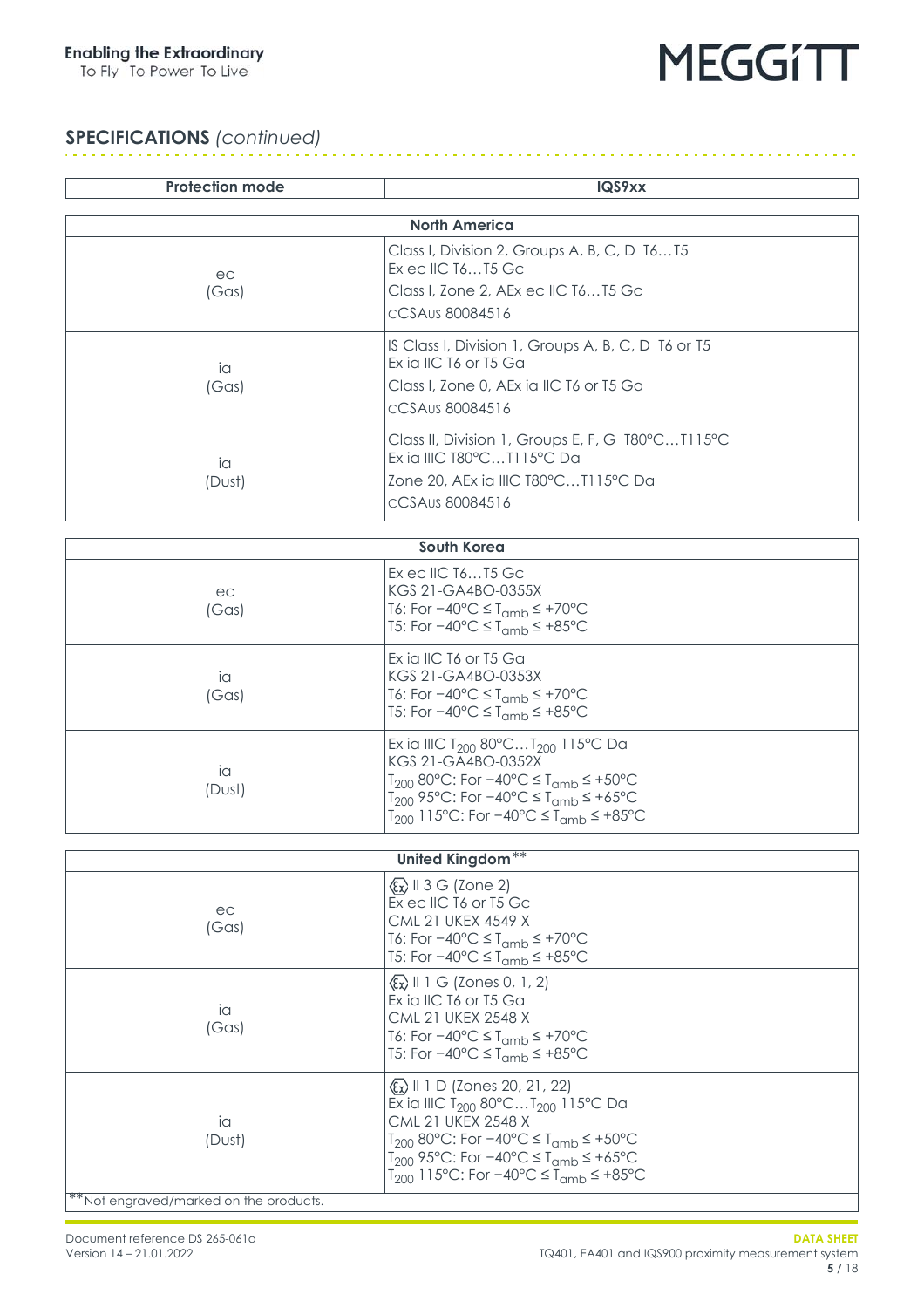To Fly To Power To Live



### **SPECIFICATIONS** *(continued)*

| <b>Protection mode</b>    | IQS9xx                                                                                                                                                                                                                                                                         |  |
|---------------------------|--------------------------------------------------------------------------------------------------------------------------------------------------------------------------------------------------------------------------------------------------------------------------------|--|
|                           |                                                                                                                                                                                                                                                                                |  |
| <b>Russian Federation</b> |                                                                                                                                                                                                                                                                                |  |
| ec<br>(Gas)               | 2Ex e IIC T6T5 Gc X<br><b>EAGC RU</b><br>С-CH.AД07.B.03744/21<br>T6: For $-40^{\circ}$ C $\leq$ T <sub>amb</sub> $\leq$ +70 $^{\circ}$ C<br>T5: For $-40^{\circ}$ C $\leq$ T <sub>amb</sub> $\leq$ +85°C                                                                       |  |
| ia<br>(Gas)               | l0Ex ia IIC T6T5 Ga X<br>EA <sub>3</sub> C RU<br>С-CH.AД07.B.03744/21<br>T6: For $-40^{\circ}$ C $\leq$ T <sub>amb</sub> $\leq$ +70 $^{\circ}$ C<br>T5: For $-40^{\circ}$ C ≤ T <sub>amb</sub> ≤ +85 $^{\circ}$ C                                                              |  |
| ia<br>(Dust)              | Ex ia IIIC T <sub>200</sub> 80°CT <sub>200</sub> 115°C Da X<br><b>EAGC RU</b><br>С-CH.AД07.B.03744/21<br>$T_{200}$ 80°C: For -40°C ≤ $T_{\text{cmb}}$ ≤ +50°C<br>$T_{200}$ 95°C: For −40°C ≤ $T_{\text{amb}}$ ≤ +65°C<br>$T_{200}$ 115°C: For −40°C ≤ $T_{\text{cmb}}$ ≤ +85°C |  |

**For specific parameters of the mode of protection concerned and special conditions for safe use, refer to the Ex certificates that are available from Meggitt SA.** 

**For an IQS9xx signal conditioner with protection mode "Ex ec" located in an Ex Zone 2, the user must ensure that the IQS9xx is installed in an industrial housing or enclosure that ensures a protection rating of at least IP54 (or equivalent).**

**For the most recent information on the Ex certifications that are applicable to this product,**  $\bigwedge$ **refer to the** *Ex product register (PL-1511) document* **that is available from Meggitt SA.**

| <b>Approvals</b>                                                               |                                                                                                                                                        |
|--------------------------------------------------------------------------------|--------------------------------------------------------------------------------------------------------------------------------------------------------|
| Conformity                                                                     | : European Union (EU) declaration of conformity (CE marking).<br>EAC marking, Eurasian Customs Union (EACU) certificate/<br>declaration of conformity. |
| Electromagnetic compatibility                                                  |                                                                                                                                                        |
| $\bullet$ TQ401 and EA401                                                      | $:$ EN 61000-6-2:2005.<br>EN 61000-6-4:2007 + A1:2011.<br>TR CU 020/2011.                                                                              |
| $\cdot$ IQS900                                                                 | $:$ EN 61000-6-2:2005.<br>EN 61000-6-4:2007 + A1:2011.<br>EN 61326-1:2013.<br>EN 61326-3-2:2008 (SIL).                                                 |
| Electrical safety                                                              | $: EN 61010-1:2010$                                                                                                                                    |
| Environmental management                                                       | : RoHS compliant (2011/65/EU)                                                                                                                          |
| Hazardous areas                                                                | : Ex approved versions<br>(see Potentially explosive atmospheres starting on page 3)                                                                   |
| Russian federal agency for technical<br>regulation and metrology (Rosstandart) | : Pattern approval certificate OC.C.28.004.A N° 58976.<br>(Note: TQ401 and EA401.)                                                                     |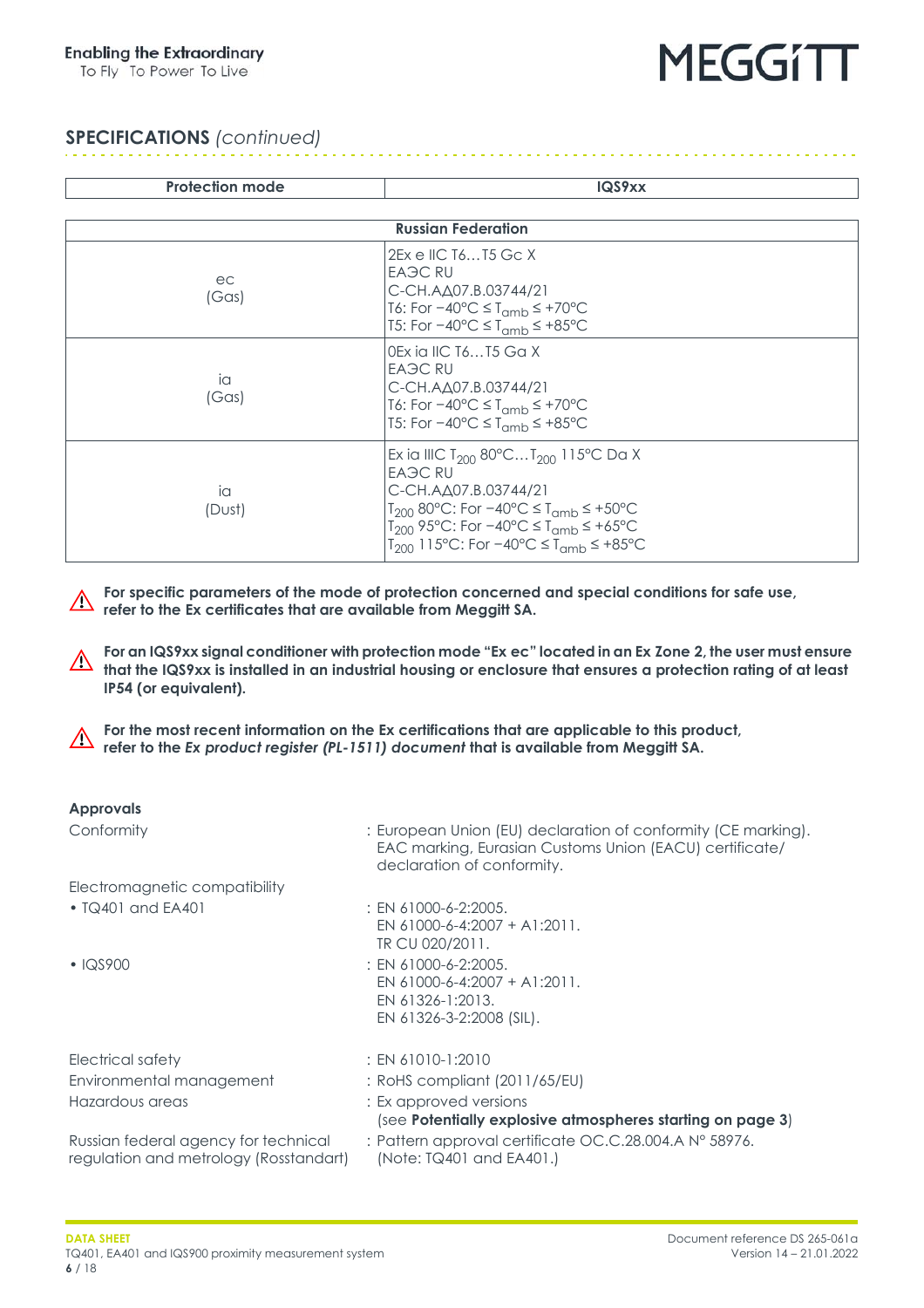### **SPECIFICATIONS** *(continued)*

#### **System calibration**

Calibration temperature : +23°C ±5°C Target material  $\qquad \qquad :$  VCL 140 steel (1.7225)

Note: For applications using a non-standard or special target material, performance curves can be generated and supplied. Contact Meggitt SA for further information.

#### <span id="page-6-0"></span>**Total system length**

The total system length (TSL) is the sum of the length of the TQ4xx transducer's integral cable and the length of the EA40x extension cable. The supported TSLs can be obtained from different combinations of cables. Total system lengths

| •5m          | : 0.5 m integral cable + 4.5 m extension cable. |
|--------------|-------------------------------------------------|
|              | 1.0 m integral cable + 4.0 m extension cable.   |
|              | 1.5 m integral cable + 3.5 m extension cable.   |
|              | 2.0 m integral cable + 3.0 m extension cable.   |
|              | 5.0 m integral cable with no extension cable.   |
| $\cdot$ 10 m | : 0.5 m integral cable +9.5 m extension cable.  |
|              | 1.0 m integral cable +9.0 m extension cable.    |
|              | 1.5 m integral cable + 8.5 m extension cable.   |
|              | 2.0 m integral cable + 8.0 m extension cable.   |

Note: The combination of cables selected for a particular total system length depends on the application. For example, to obtain the optimum location for the separation between the integral and extension cables or to eliminate the requirement for an extension cable.

#### <span id="page-6-1"></span>**Total system length trimming**

Due to the characteristics of the coaxial cable, an "electrical trimming" of the nominal length of extension cables is necessary to optimize the system performance and the transducer interchangeability.

TSL for a 5 m measurement chain  $\cdot$  : 4.4 m minimum

TSL for a 10 m measurement chain : 8.5 m minimum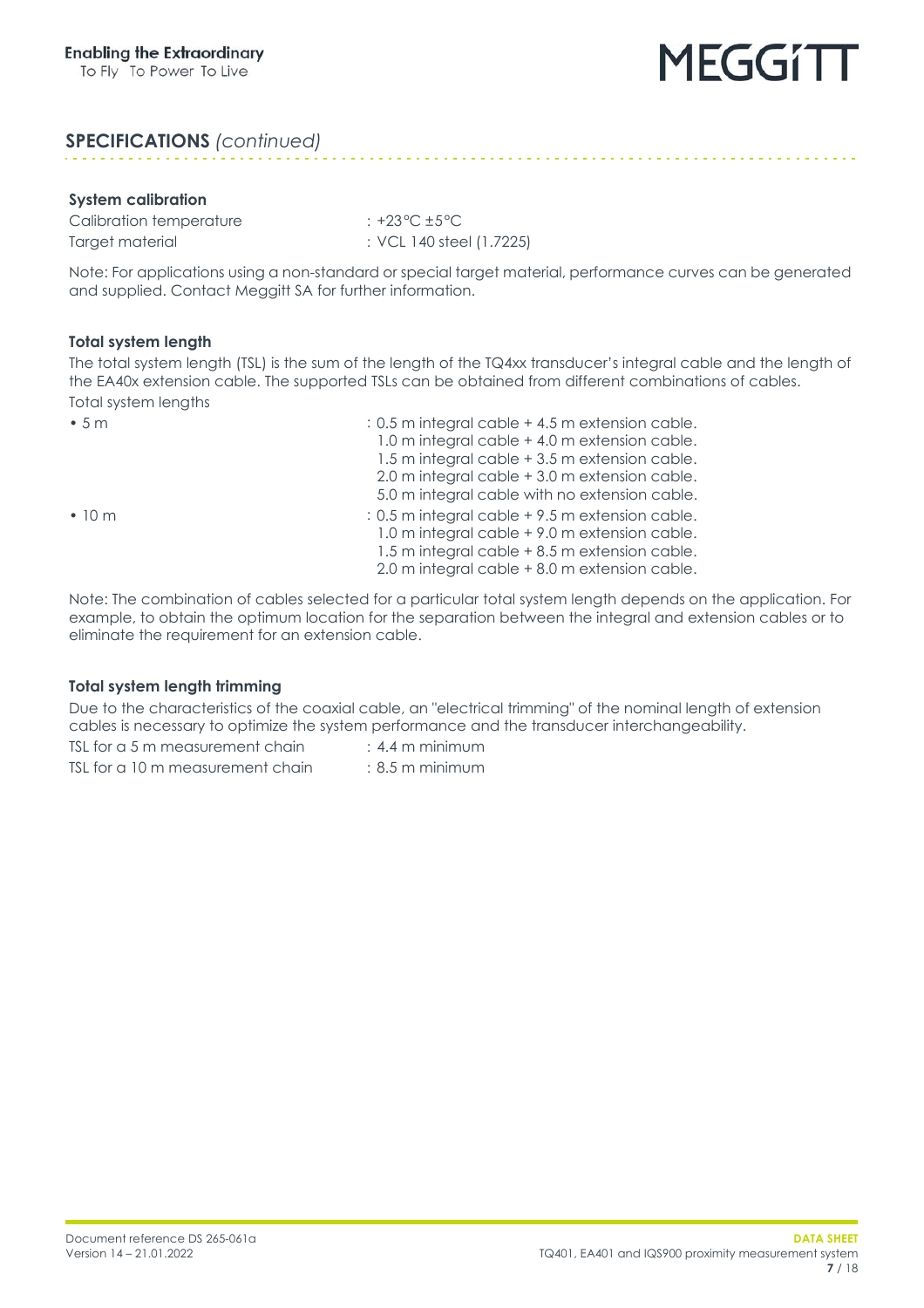## **SPECIFICATIONS** *(continued)*

### <span id="page-7-0"></span>**Performance curves for TQ401 with IQS900**



Signal conditioner: IQS900 Standard target material: VCL 140 (1.7225)<br>Equivalent materials: A 37.11 (1.0065), A 37.11 (1.0065), AFNOR 40 CD4, AISI 4140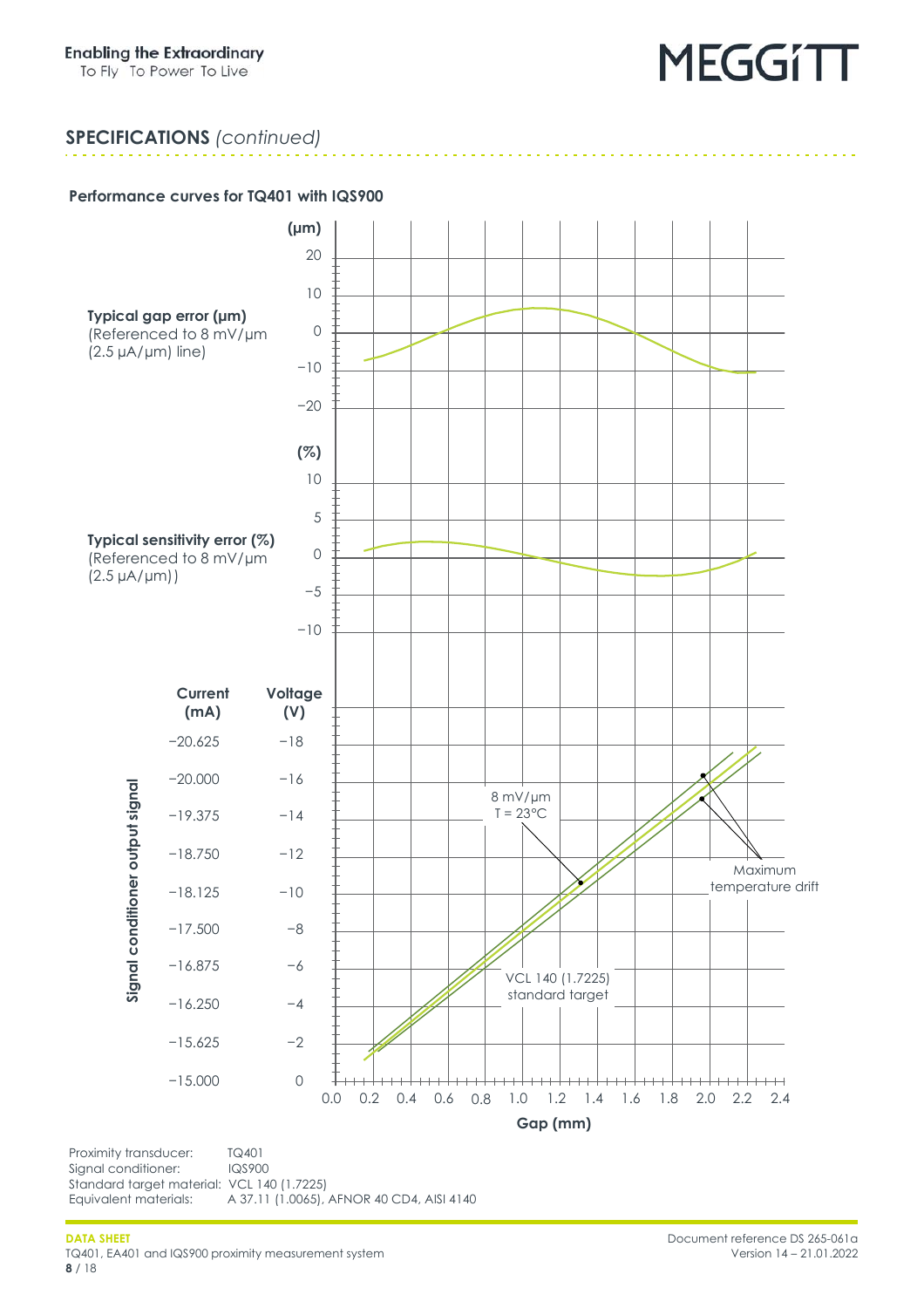### **SPECIFICATIONS** *(continued)*

### **TQ401 proximity transducer and EA401 extension cable**

#### **General**

Transducer input requirements : High-frequency power source from an IQS900 signal conditioner

#### **Environmental**

#### Temperature ranges

- 
- 
- Cable and connector : −40 to +200°C
- Heat-shrinkable sleeve : −40 to +135°C Protection rating (according to IEC 60529) Vibration (according to IEC 60068-2-26) Shock acceleration (according to IEC 60068-2-27)

#### **Physical characteristics**

Optional protection

- Flexible stainless steel hose (protection tube)
- Heat-shrinkable sleeve (modified Polyolefin)
- Transducer : −40 to +180°C with drift <5% (operating).
	- +180 to +220°C with drift >5% (short-term survival).
- Transducer and cable : **−40 to +195°C if used in an Ex Zone**
	-
	-
	- : The head of the proximity transducer (transducer tip and integral cable) is rated IP68
	- : 5 g peak between 10 and 500 Hz
	- : 15 g peak (half sine-wave, 11 ms duration)
- Transducer construction : Wire coil Ø5 mm, Torlon (polyamide-imide) tip, encapsulated in stainless steel body (AISI 316L) with high-temperature epoxy glue
- Integral and extension cables : FEP covered 50  $\Omega$  coaxial cable, Ø2.65 or Ø3.6 mm
- Connectors : Self-locking miniature coaxial connectors. Note: When connecting, these should be hand-tightened until locked.
	- : The stainless steel hose provides additional mechanical protection but is not leak-tight
	- : The heat-shrinkable sleeve provides additional mechanical and electrical protection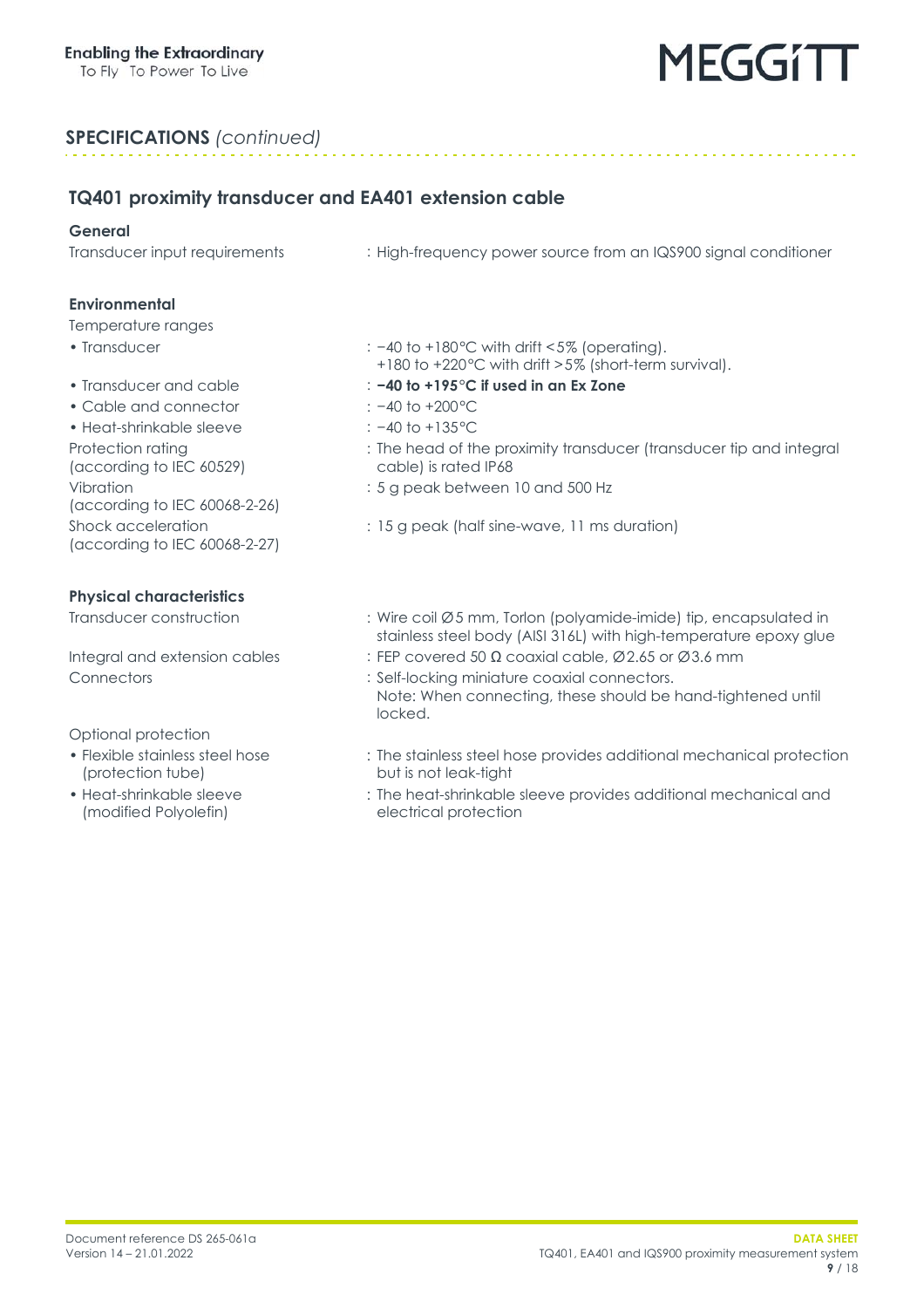### **SPECIFICATIONS** *(continued)*

### **IQS900 signal conditioner**

| <b>Current output (2-wire signal transmission)</b> |                                                                                                                                                                                                                                                                                                                                                                                                                                                                            |  |
|----------------------------------------------------|----------------------------------------------------------------------------------------------------------------------------------------------------------------------------------------------------------------------------------------------------------------------------------------------------------------------------------------------------------------------------------------------------------------------------------------------------------------------------|--|
| Current at min. / max. gap                         | $: -15.5$ mA / $-20.5$ mA                                                                                                                                                                                                                                                                                                                                                                                                                                                  |  |
| Measurement range                                  | : 5 mA (corresponding to 2 mm)                                                                                                                                                                                                                                                                                                                                                                                                                                             |  |
| Output sensitivity                                 | : See Operation on page 2 and IQS900 signal conditioner on<br>page 15                                                                                                                                                                                                                                                                                                                                                                                                      |  |
| Nominal output signal                              |                                                                                                                                                                                                                                                                                                                                                                                                                                                                            |  |
| • Without diagnostics                              | $: -15.5$ to $-20.5$ mA                                                                                                                                                                                                                                                                                                                                                                                                                                                    |  |
| • With diagnostics                                 | : -15.5 to -20.5 mA indicates normal operation.<br>Other current values (>-15.5 or <-20.5 mA) indicate a problem<br>with the measurement chain (sensor, cabling and/or<br>signal conditioner).                                                                                                                                                                                                                                                                             |  |
| Output impedance                                   | : $>60$ kΩ.<br>Note: Recommended monitoring system input impedance: $\leq$ 350 $\Omega$ .                                                                                                                                                                                                                                                                                                                                                                                  |  |
| Voltage output (3-wire signal transmission)        |                                                                                                                                                                                                                                                                                                                                                                                                                                                                            |  |
| Voltage at min. / max. gap                         | $: -1.6 V / -17.6 V$                                                                                                                                                                                                                                                                                                                                                                                                                                                       |  |
| Measurement range                                  | : 16 V (corresponding to 2 mm)                                                                                                                                                                                                                                                                                                                                                                                                                                             |  |
| Output sensitivity                                 | : See Operation on page 2 and IQS900 signal conditioner on<br>page 15                                                                                                                                                                                                                                                                                                                                                                                                      |  |
| Nominal output signal                              |                                                                                                                                                                                                                                                                                                                                                                                                                                                                            |  |
| • Without diagnostics                              | $: -1.6$ † o -17.6 V                                                                                                                                                                                                                                                                                                                                                                                                                                                       |  |
| • With diagnostics                                 | : -1.6 t o -17.6 V indicates normal operation.<br>Other current values (>-1.6 or <-17.6 V) indicate a problem with<br>the measurement chain (sensor, cabling and/or<br>signal conditioner).                                                                                                                                                                                                                                                                                |  |
| Output impedance<br>(small signal)                 | : <100 $\Omega$ at DC.<br><300 $\Omega$ at 20 kHz.<br>Note: Recommended monitoring system input impedance: ≥50 kΩ.<br>The low output impedance enables operation with a wider range<br>of galvanic separation units / safety barriers, without loss of<br>performance. For example, an IQS900 (output impedance $100 \Omega$ )<br>connected to a third-party galvanic isolator (input impedance<br>10 k $\Omega$ ) will see 1% max. signal loss due to impedance matching. |  |
| Protection                                         | : Short-circuit (35 mA), overvoltage (-33 V <sub>DC</sub> typical)                                                                                                                                                                                                                                                                                                                                                                                                         |  |
| Output voltage swing                               | $\frac{1}{2}$ -0.05 to -22.5 V with a 50 kQ load and a -24 V <sub>DC</sub> power supply.<br>$-0.05$ to $-21.5$ V with a 10 k $\Omega$ load and a $-24$ V <sub>DC</sub> power supply.                                                                                                                                                                                                                                                                                       |  |
| Raw output (RAW/COM)                               |                                                                                                                                                                                                                                                                                                                                                                                                                                                                            |  |
| Output voltage range                               | : -0.8 to -8.8 V (nominal)                                                                                                                                                                                                                                                                                                                                                                                                                                                 |  |
| Output impedance                                   | : <15 $k\Omega$ up to 20 kHz.<br>$<$ 10 k $\Omega$ for DC measurement.<br>Note: Recommended test equipment input impedance: $>1$ M $\Omega$ .                                                                                                                                                                                                                                                                                                                              |  |
| Protection                                         | : Short-circuit, overvoltage (-33 V <sub>DC</sub> typical)                                                                                                                                                                                                                                                                                                                                                                                                                 |  |
| Test input (TEST/COM)                              |                                                                                                                                                                                                                                                                                                                                                                                                                                                                            |  |
| Input voltage range                                | $\pm$ 1.1 to 4.0 V <sub>PK-PK</sub> (nominal), depending on the measured gap (DC)                                                                                                                                                                                                                                                                                                                                                                                          |  |
| Input impedance                                    | : $500 k\Omega$ .<br>Note: Recommended test equipment output impedance: $>5$ k $\Omega$ .                                                                                                                                                                                                                                                                                                                                                                                  |  |
| Protection                                         | : Overvoltage (-33 V <sub>DC</sub> typical)                                                                                                                                                                                                                                                                                                                                                                                                                                |  |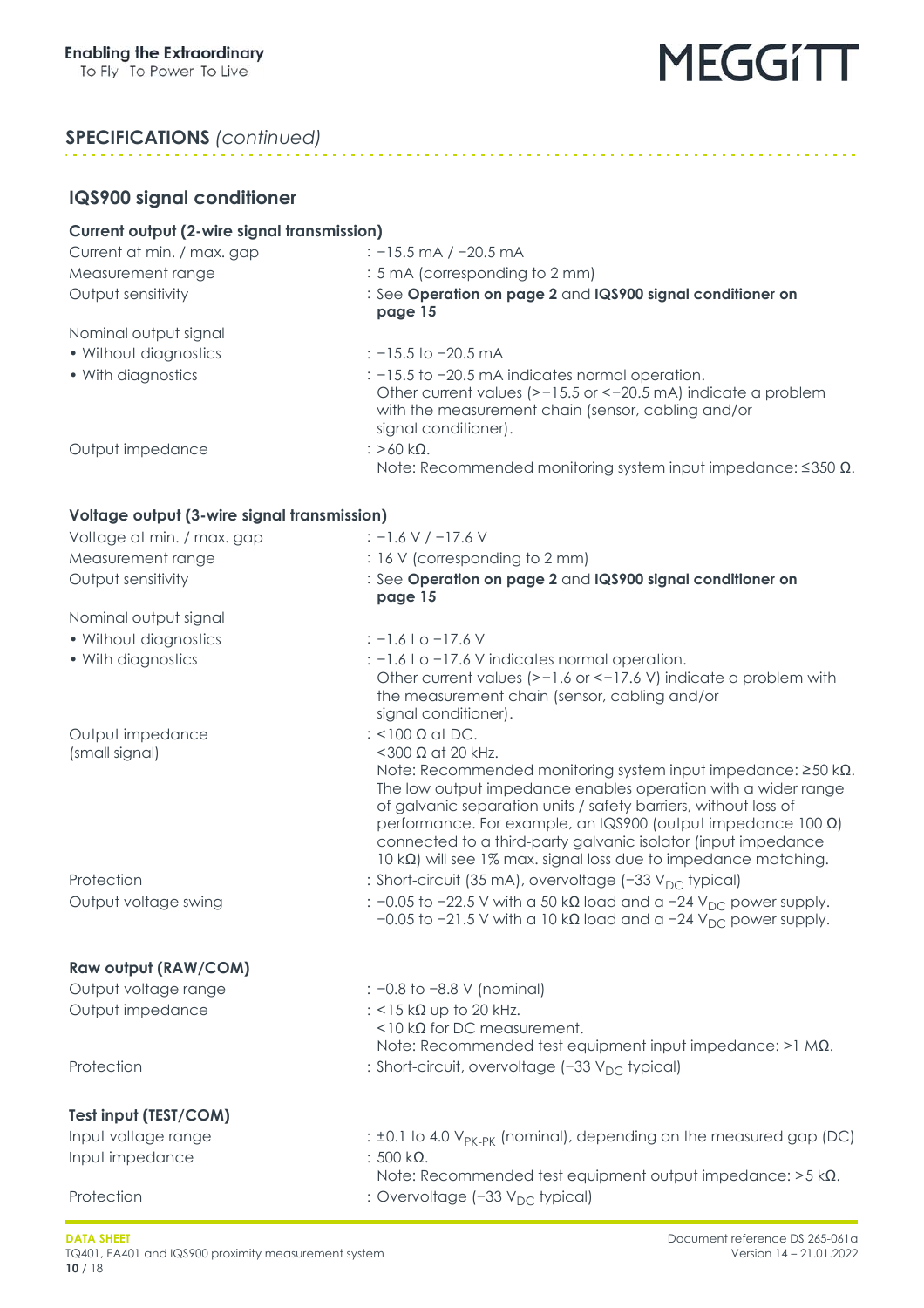## **SPECIFICATIONS** *(continued)*

### **Power supply (to IQS900)**

| $1.911$ . The supply the recover of                            |                                            |
|----------------------------------------------------------------|--------------------------------------------|
| Input voltage range                                            |                                            |
| • With a current output signal<br>(2-wire signal transmission) | $\therefore$ -18 to -30 $V_{DC}$ (nominal) |
| • With a voltage output signal<br>(3-wire signal transmission) | $\therefore$ -19 to -30 $V_{DC}$ (nominal) |
| Current consumption<br>(with nominal 24 $V_{DC}$ supply)       | $: 25 \text{ mA max}$ .                    |
| Overvoltage protection (diode)                                 | $\therefore$ -33 $V_{DC}$ typical          |

Note: The IQS900 should be powered (energised) using a limited-power, low-voltage power supply such as a sensor power supply output provided a VM600 or VibroSmart<sup>®</sup> monitoring and/or protection system, a GSI127 galvanic separation unit or other suitable power supply.

In safety-related applications, an IQS900 must be powered using a limited-power, low-voltage power supply with a safe limitation of  $-30$  V<sub>DC</sub> (nominal), even in the event of a single fault with the power supply.

<span id="page-10-0"></span>

| <b>Environmental</b>                                        |                                                                                                                                                                                         |
|-------------------------------------------------------------|-----------------------------------------------------------------------------------------------------------------------------------------------------------------------------------------|
| Temperature<br>• Operating and storage<br>Humidity          | : $-40$ to 85 °C ( $-40$ to 185 °F)<br>: 0 to 95%, non-condensing                                                                                                                       |
| Protection rating<br>(according to IEC 60529)               | : IP20.<br>Note: The IQS900 is suitable for indoor use only unless it is installed in<br>an industrial housing or enclosure that ensures a higher level of<br>environmental protection. |
| Flammability                                                | : $UI94 V-0$                                                                                                                                                                            |
| Vibration<br>(according to IEC 60068-2-6)                   | : 5 g peak between 10 and 500 Hz                                                                                                                                                        |
| Shock acceleration<br>(according to IEC 60068-2-27)         | : 15 g peak (half sine-wave, 11 ms duration)                                                                                                                                            |
| <b>Connectors</b>                                           |                                                                                                                                                                                         |
| Self-locking miniature coaxial<br>connector (bidirectional) | : 1 contact for sensor-side signal:<br>sensor (connects to TQ9xx sensor or EA902 cable)                                                                                                 |
| Screw-terminal connector (input)                            | : 4 contacts for test signals:<br>raw output (RAW/COM) and<br>test input (TEST/COM)                                                                                                     |
| Screw-terminal connector (output)                           | : 4 contacts for monitor-side signals:<br>measurement output (O/P/COM) and<br>power supply input (-24V/COM)                                                                             |
| Screw-terminal connectors                                   |                                                                                                                                                                                         |
| • Clamping range (min. to max.)                             | : 0.2 to 1.5 mm <sup>2</sup> (24 to 16 AWG)                                                                                                                                             |
| • Tightening torque (min. to max.)                          | : 0.2 to 0.25 N · m (0.15 to 0.18 lb-ft)                                                                                                                                                |
|                                                             | Note: The IQS900 features removal screw-terminal connectors that can unplugged from the main body of its                                                                                |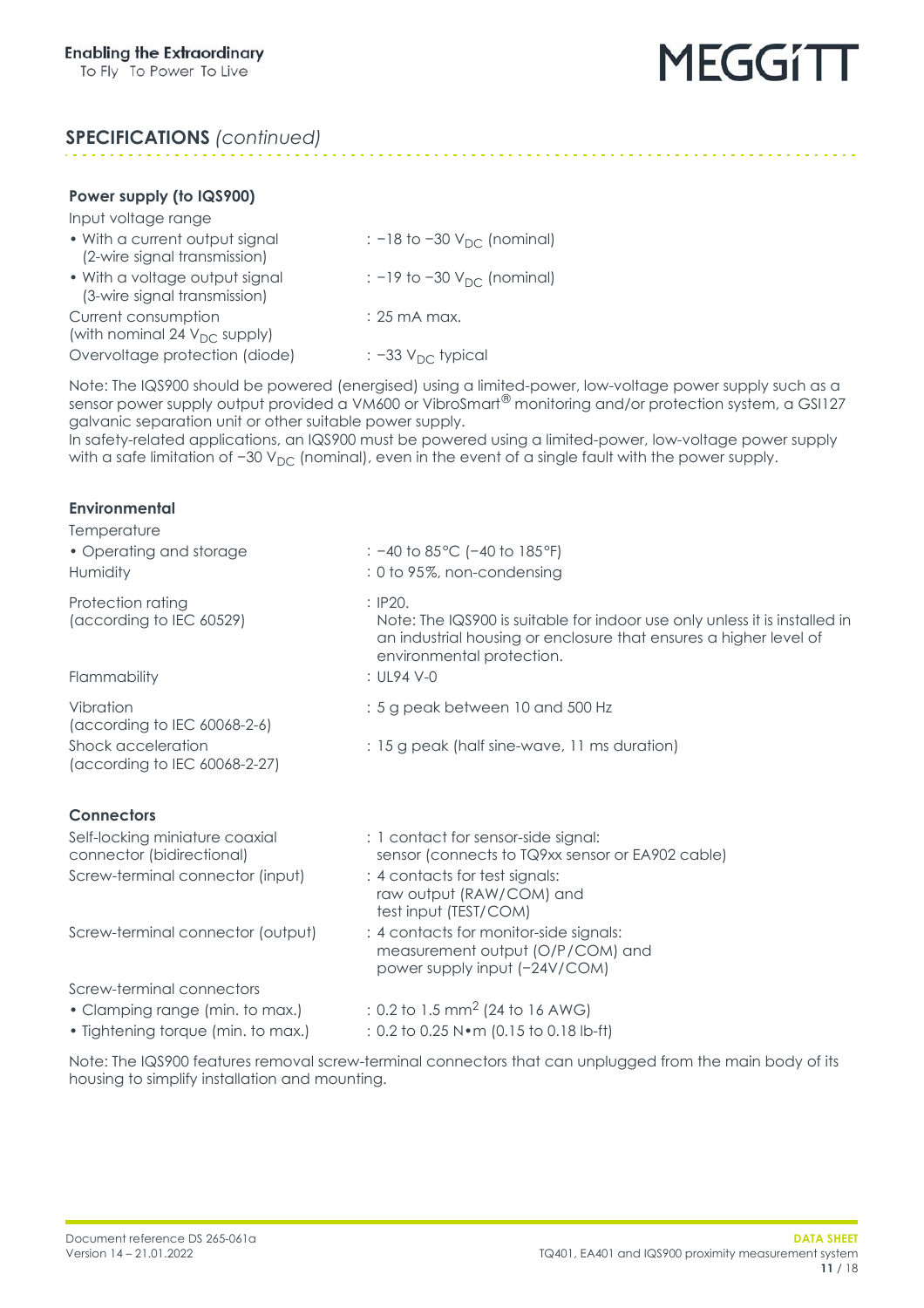### **SPECIFICATIONS** *(continued)*

#### **Physical characteristics**

Mounting

- Without DIN-rail mounting adaptor : Two M4 screws
- With DIN-rail mounting adaptor (ordering option code G2)
- Electrical connections : Self-locking miniature coaxial connector and removable screwterminal connectors (see **[Connectors on page](#page-10-0) 11**)
- Housing material **investigative intervalse and the injection-moulded aluminium, painted**
- Dimensions : See **Mechanical drawings and ordering information [on page](#page-14-0) 15**
- Weight : 200 g (0.44 lb) approx.
	-
	- : MA130 DIN-rail mounting adaptor for IPC707 and IQS900 signal conditioners. Suitable for TH 35 DIN rails (according to EN 50022 / IEC 60715). For example, TH 35-7.5 or TH 35-15. See **[Accessories on page](#page-15-0) 16**.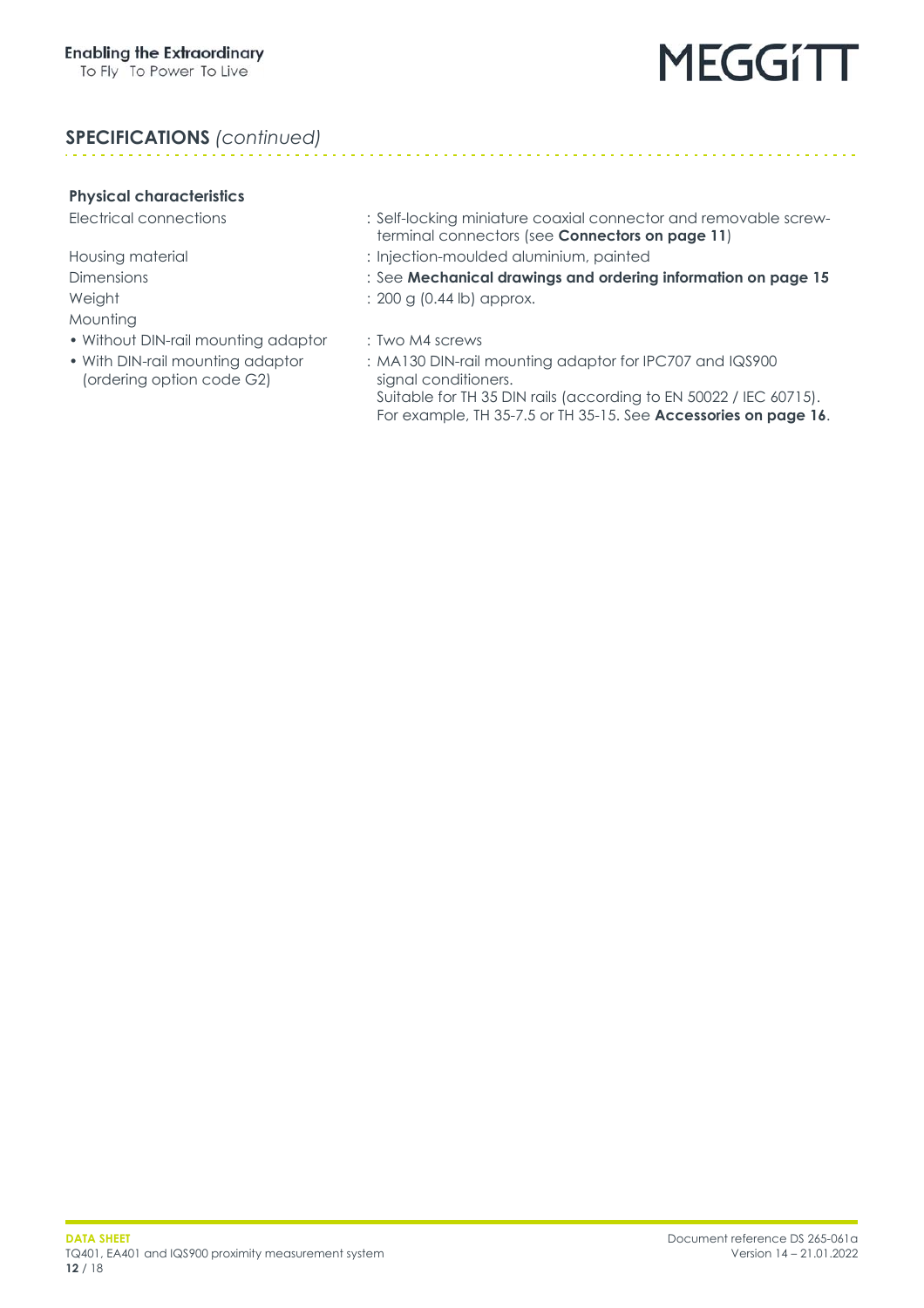### **MECHANICAL DRAWINGS AND ORDERING INFORMATION**

#### **TQ401 proximity transducer**



Document reference DS 265-061a Version 14 – 21.01.2022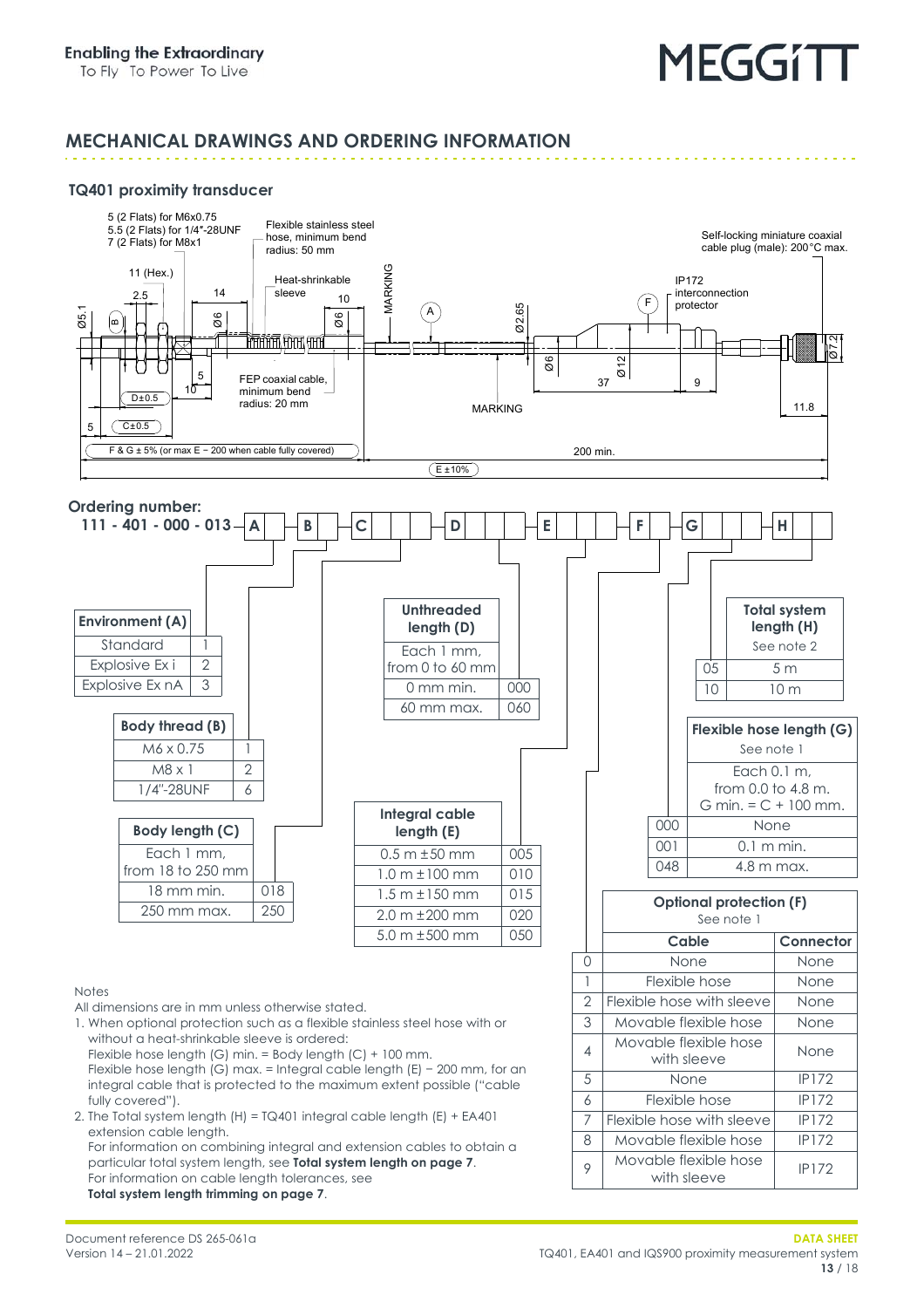### **MECHANICAL DRAWINGS AND ORDERING INFORMATION** *(continued)*

#### **EA401 extension cable**





Notes

All dimensions are in mm unless otherwise stated.

1. The total system length = TQ401 integral cable length + EA401 extension cable length (E).

- For information on combining integral and extension cables to obtain a particular total system length, see **[Total system length on page](#page-6-0) 7**. For information on cable length tolerances, see **[Total system length trimming on page](#page-6-1) 7**.
- 2. When optional protection such as a flexible stainless steel hose with or without a heat-shrinkable sleeve is ordered: Flexible hose length (G) max. = EA401 extension cable length (E) − 150 mm, for an extension cable that is protected to the maximum extent possible ("cable fully covered").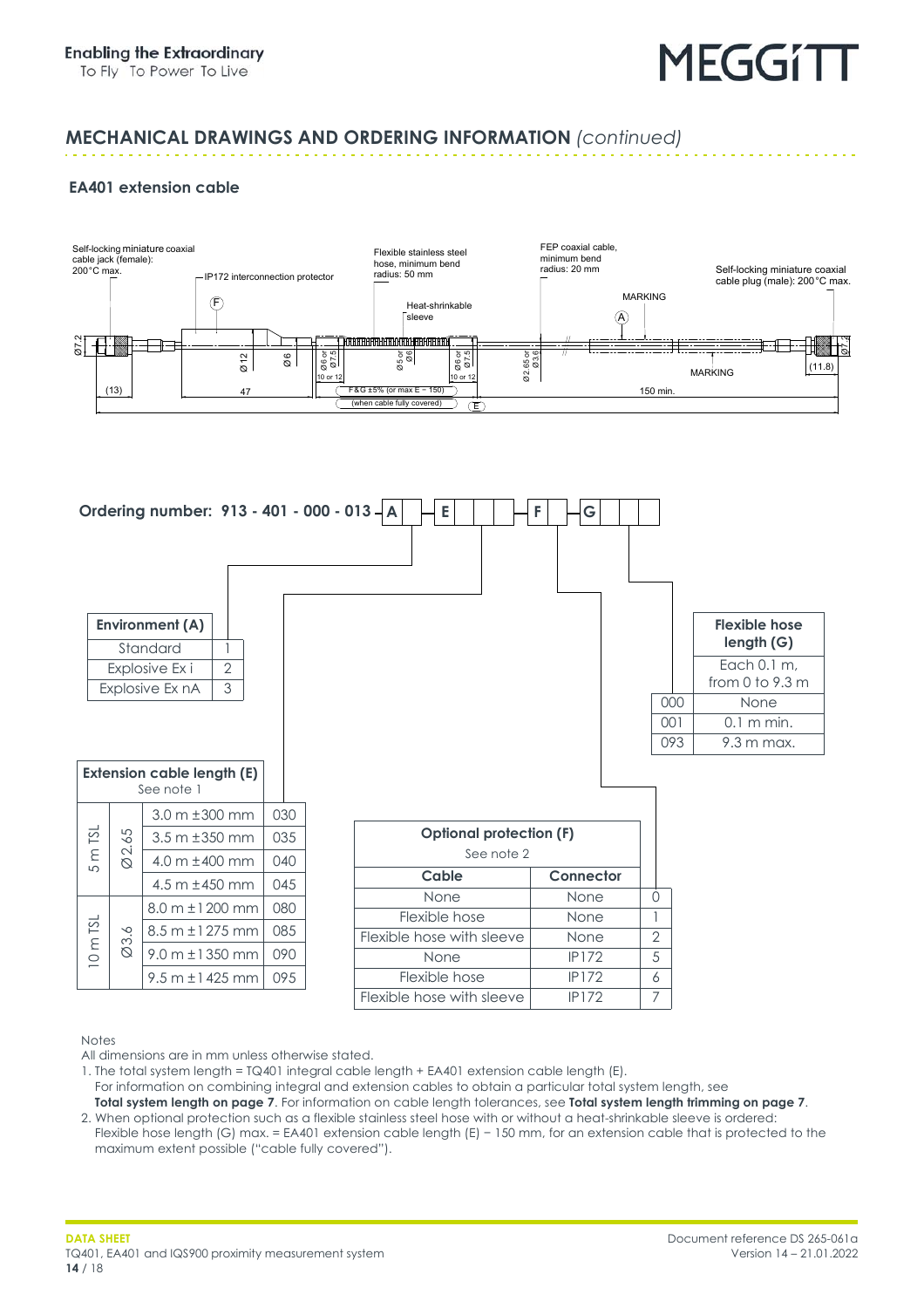## **MECHANICAL DRAWINGS AND ORDERING INFORMATION** *(continued)*

#### <span id="page-14-0"></span>**IQS900 signal conditioner**

54 (2.1″)

#### **Side and top views**

mm (in) unless otherwise stated.



**Side and end views with DIN-rail mounting adaptor (ordering option code G2)**



See following page.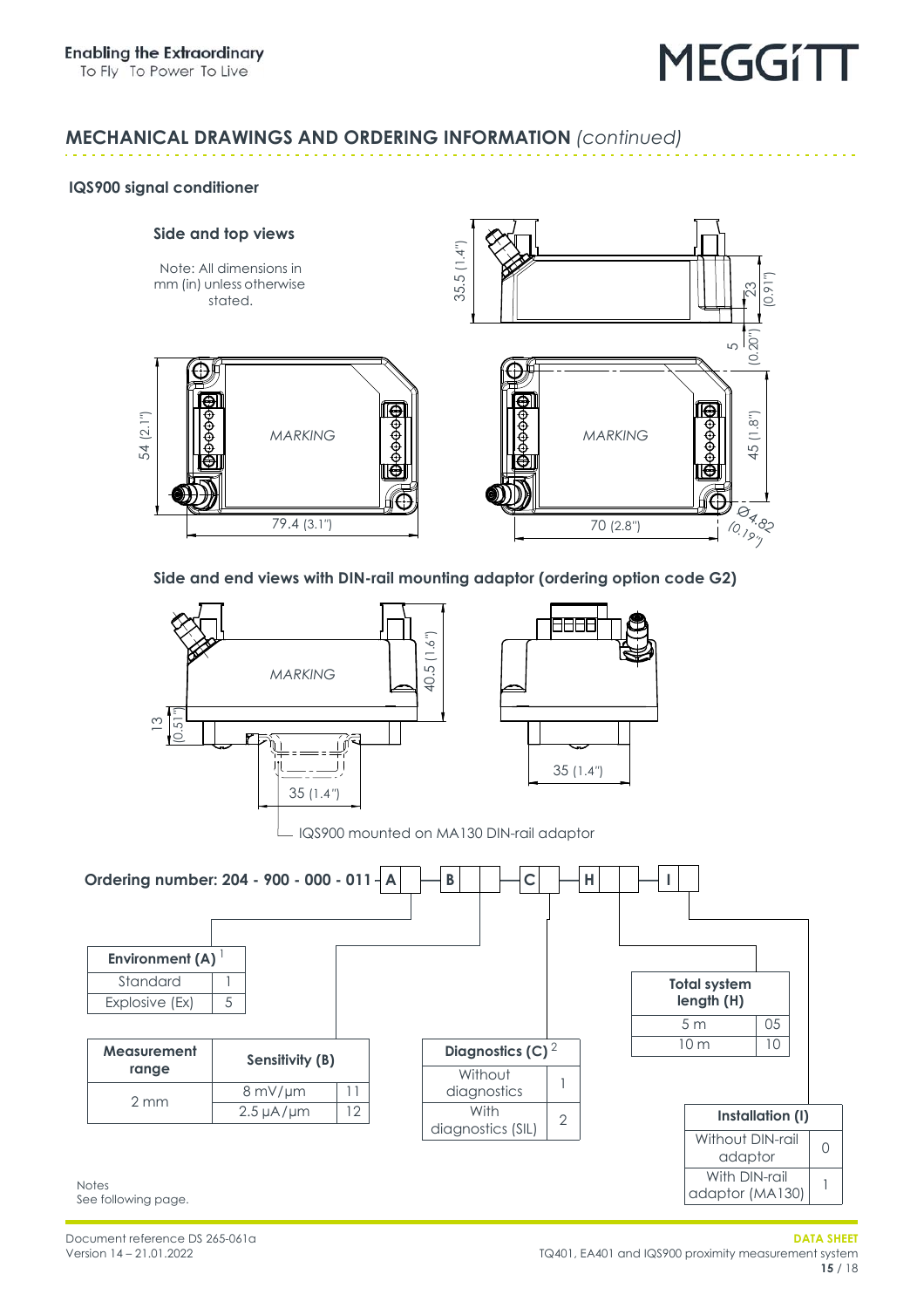## **MECHANICAL DRAWINGS AND ORDERING INFORMATION** *(continued)*

#### **IQS900 signal conditioner** *(continued)*

Notes

- 1. Ordering option code **A5** ("Ex") specifies an IQS900 signal conditioner suitable for use for use in hazardous areas.
- For an IQS900 signal conditioner with protection mode "Ex" located in an Ex Zone 2, the user must ensure that the IQS900 is installed in an industrial housing or enclosure that ensures a protection rating of at least IP54 (or equivalent).
- 2. Ordering option code **C** specifies an IQS900 signal conditioner either without diagnostics (**C1**) or with diagnostics (**C2**): • An IQS900 signal conditioner without diagnostics (**C1**) is similar to the IQS45x, which it replaces. The IQS900 is a form, fit and
- functionally equivalent replacement that matches or betters the measurement specifications of the IQS45x.
- An IQS900 signal conditioner with diagnostics (**C2**) includes optional diagnostic circuitry that automatically detects and remotely indicates problems with the measurement chain (sensor, cabling and/or the IQS900 itself). An IQS900 with diagnostics is certified SIL 2 (IEC 61508) and PL c Cat 1 (ISO 13849) "by design" to more easily meet the requirements of safety-related applications. Contact Meggitt SA for further information.

## <span id="page-15-0"></span>**ACCESSORIES**

- 
- IP172 Interconnection protection : Refer to corresponding data sheet
- 
- KS107 Flexible conduit (protection tube) : Refer to corresponding data sheet
- MA130 Mounting adaptor **Manufacture 1997** See below
- 
- ABA17x Industrial housings in the state of the corresponding data sheet in the ABA17x

- 
- JB118 Junction box : Refer to corresponding data sheet
	-
	-
- SG1xx Cable feedthroughs : Refer to corresponding data sheets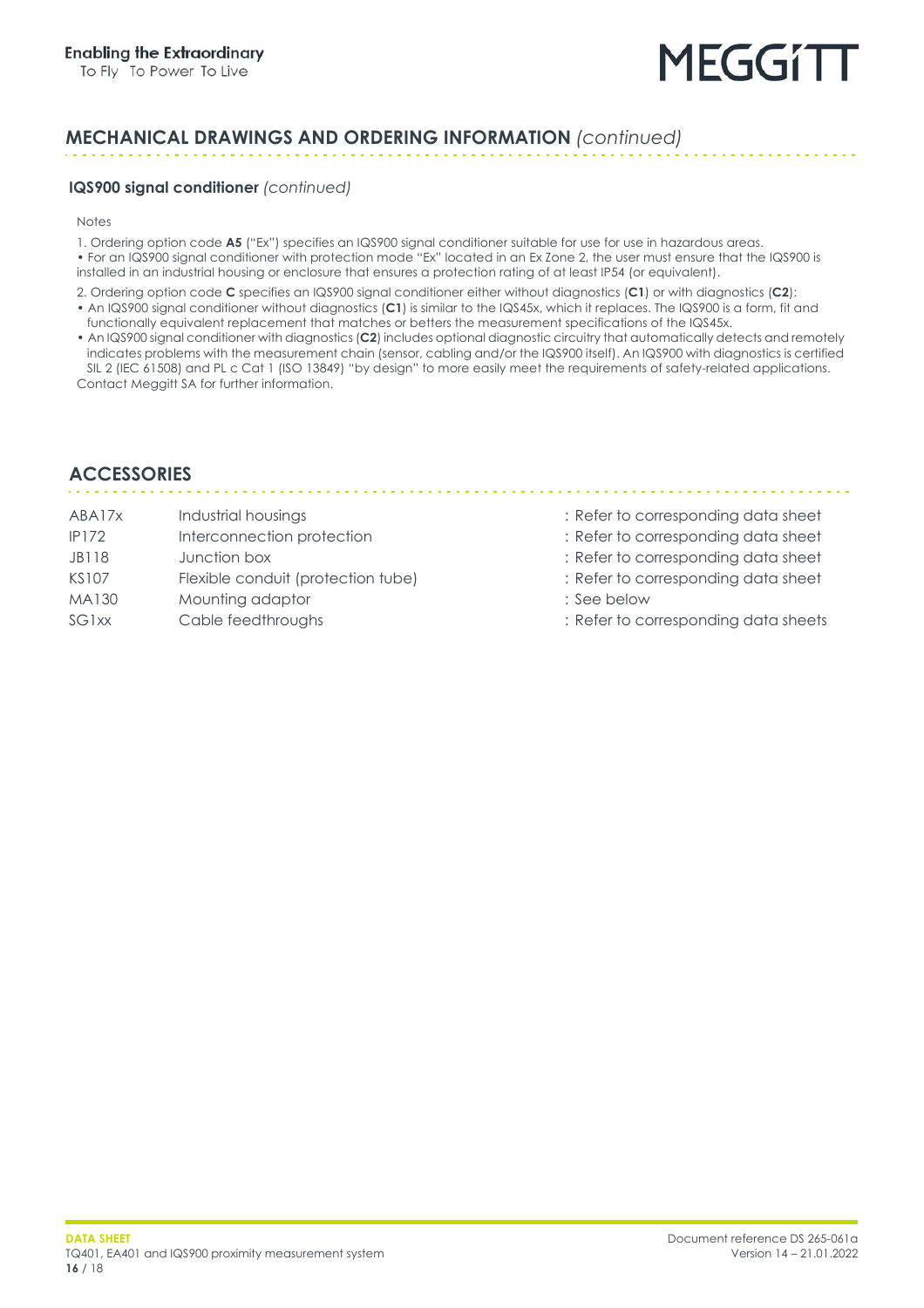## **ACCESSORIES** *(continued)*

#### **MA130 DIN-rail mounting adaptor**



Ordering number (PNR): 809-130-000-021